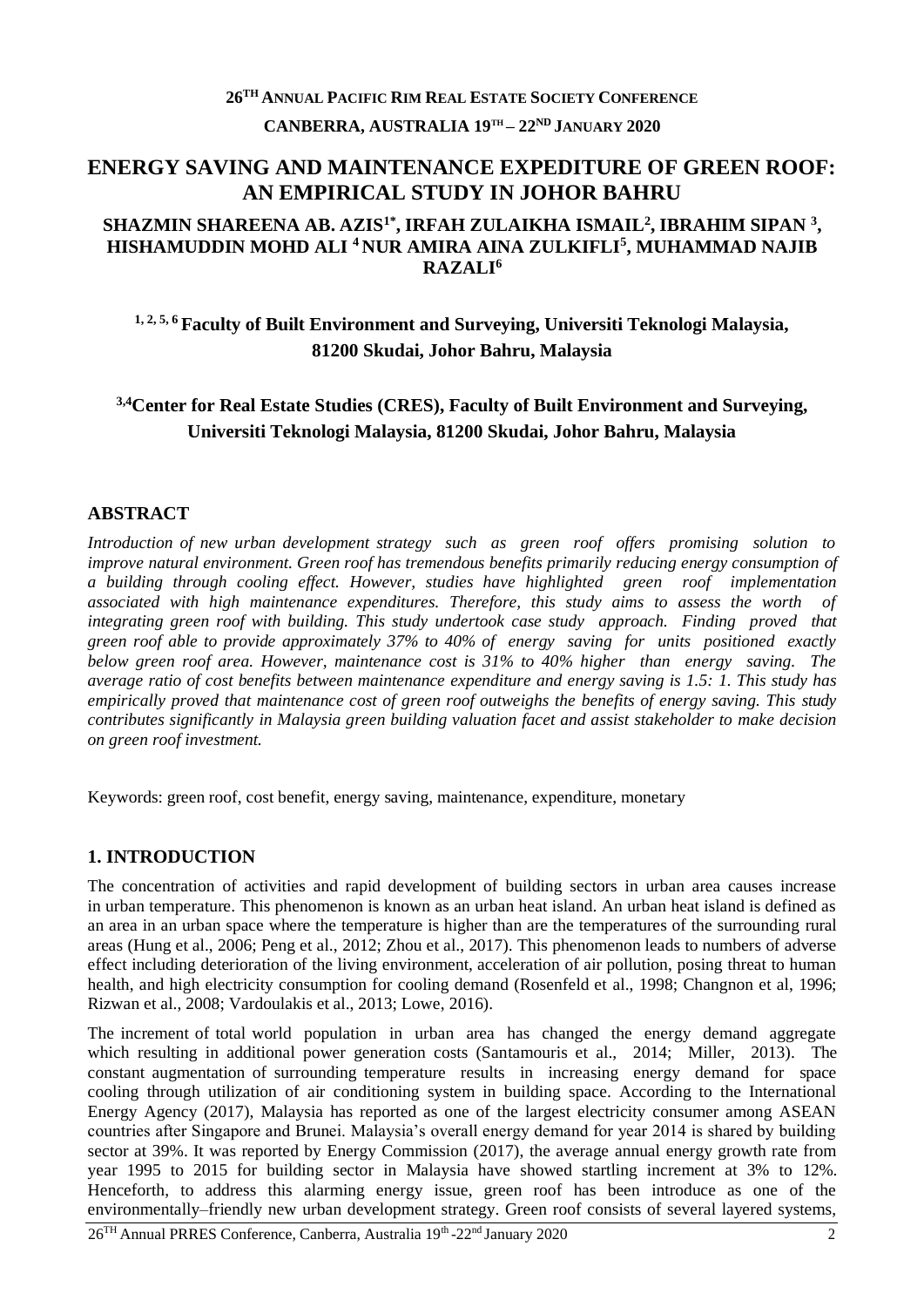namely, the waterproofing membrane, the growing medium and the vegetation layer. Usually green roofs also consist of a root barrier layer, a drainage layer and an irrigation system (Sadineni et al. 2011).

There are two types of green roof setups, which are extensive roof and intensive roof. The difference between these roofs are mainly in the depth of the layer of substrate. Extensive roofs have a thinner layer of substrate which allows low level plants such as sedum or grass to nurture. On the other hand, intensive green roofs have a deeper substrate layer and allow deep rooting plants such as trees and shrubs to grow. Various solution to reduce cooling demand of a building (Mingfang and Xing, 2019; Jiangdong and Mingfang, 2017; Ebadati and Ahyaei, 2018).

However, despite of it tremendous advantageous in reducing the cooling demand, there are few surveys highlighted expenditure issue related to maintaining green roof. Recently, Xi et al. (2019) has conducted a survey to identify the root hindering green roof implementation in urban China. The outcome shows that the main barrier in implementing green roof in urban area is the high maintenance cost. A survey was conducted by Zulhabri et al. (2012) in Klang Valley, Malaysia has reported that 86% respondents agreed that green roof implementation are complicated when it comes to maintenance expenditure. These studies provide evidence that the main concern in implementing green roof is on maintenance expenditure. Therefore, this study purposely conducted to assess the monetary worth of integrating green roof with building using cost benefit analysis between expenditure related in maintaining green roof and the monetary value of annual energy saving conveys by green roof. It was observed that previous studies only focus on perception data through conducting survey among respondents. Therefore, this study investigates the actual energy saving performance and maintenance expenditure of a green roof in use. Therefore, this study classified as a case study research.

## **2. MALAYSIA CURRENT ENERGY GROWTH**

Malaysia is a developing multicultural country located on the South China Sea and lies between 1° and 7° on the North latitude and 100° and 120° on the East longitude. Malaysia is located in the equatorial region which experiences fairly consistent hot and humid throughout the entire year. Being located close to the equator, Malaysia receives abundant of sunshine and high solar radiation. On the average, Malaysia receives sunshine for 6 hours daily. Malaysia has recorded the highest temperature in 2018 at 37.5 Celsius (Malaysia Metrological Department, 2019).

Being a country receiving ample of daily solar radiation creates continuous energy demand for space cooling in order to maintain the indoor comfort. According to report published by Energy Commission (2017), in order to meet the unremitting energy demand, the energy production in Malaysia has experience nearly twice augmentation for the period of past 20 years (1995 – 2015) from 69,983 to 100,721 ktoe. In Malaysia, 95% of electricity generation relies on fossil fuel including crude oil, natural gas, and coal (Energy Commission, 2017). These resources are categorized under non-renewable energy resources and the production processes of transforming these resources into electricity are disparaging the environment and human health. Concurrently, the electricity selling price for the past 15 years (2001 until 2016) recorded by Tenaga National Berhad (TNB) has amplified for residential, commercial, and industrial at 19%, 20%, and 25% respectively. The typical energy breakdown for average Malaysian buildings shows that air conditioning responsible for the highest energy consumption of a building at 50%. Meanwhile, another 25% for lighting and 25% for small power equipment (Building Sector Energy Efficiency Project – BSEEP, 2017).

## **3. ENERGY SAVING CONVEYS BY GREEN ROOF**

Green roofs are generally built to enhance energy efficiency of buildings by preventing the penetration of solar heat into the building through the rooftop surface (Chen, 2013). Green roofs were verified to provide a cooling effect by reducing the indoor air temperature (Ismail et al., 2016). Shazmin et al. (2019) has conducted a research in Malaysia to compare the monetary energy saving between two vegetated based green components including green roof and green wall. The study have proved that the integration of green roof able to provide annual monetary energy saving at around MYR 139. An experimental test and simulation was conducted by Santamouris et al. (2007) to investigate the performance of green roofs in reducing cooling and heating demand during summer and winter respectively. The experiment was conducted on a nursery school located near the center of Athens. The findings showed that the green roof system provided significant savings for cooling loads during summer but not during winter, where the findings on the heating load were insignificant. The study revealed that during summer, green roofs conveyed higher annual cooling load reduction on non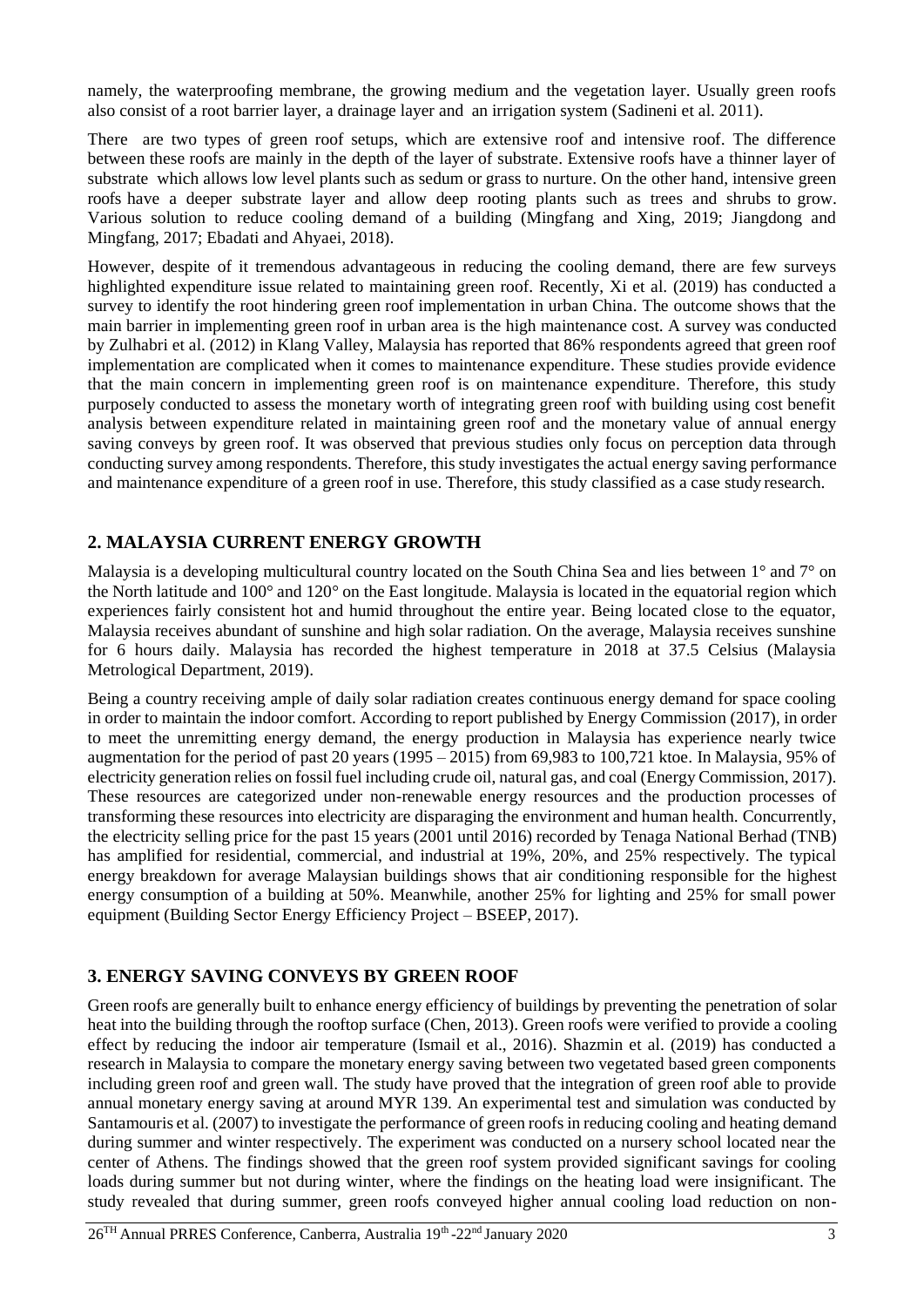insulated buildings compared to insulated buildings at 15% to 49% respectively, for the whole building. The cooling load yielded even higher amounts of reduction for the first floor, which was positioned precisely under the green roof, at up to 76%. Hence, this result explicitly proved that the installation of green roofs provided optimum benefit in energy savings in terms of cooling demands for building unit positioned precisely under the green roof (Santamouris et al., 2007).

Another study by Niachou et al. (2001) was conducted to investigate the thermal properties as well as the energy efficiency of a green roof system upon a building in Athens. The study indicated that green roofs on non-insulated buildings provided better thermal performance compared to well-insulated buildings. It is evident that the annual energy savings for green roofs on non-insulated buildings was at 37% and had the potential to increase to 48% (Niachou et al., 2001).An experimental study was conducted upon a green roof system on top of a low-rise five storey commercial building. The study was conducted under the hot and humid climate of Singapore. The study proved that the installation of green roofs could result in annual energy consumption savings of up to 15%. The study also indicated that for space peak cooling loads, green roofs are able to provide savings of 17% to 79% (Wong et al., 2003). Jiangdong and Mingfang (2017) have performed a building simulation in Shanghai during summer season. The simulation result indicated the integration of green roof able to reduce approximately 26.7% of cooling load demand of a building. In Beijing, China, another building simulation was conducted by Lin and Mingfang (2017). The experiment was performed during the hottest month of the year. The result shows that green roof may reduce 24.6% of cooling load of a building.

Latest research was carried out by Mingfang and Xing (2019) in Shanghai, China. This study was perfomed using real case study. The result showed that the integration of green roof able to provide reduction for cooling load at 14.7% annually. Another study was conducted in China by Zhen et al. (2017). The building simulation result indicated that green roof able to covey between 27.7% and 35.8% of annual cooling load reduction during the hottest month of the year. Meanwhile, during summer season in Athens, Greece, it was found that the integration of green roof on building envelope able to provide cooling load reduction at 15% to 49% (Santamouris et al., 2007) and 37% to 48% (Niachou et al., 2001). In Singapore, a building simulation was conducted by Wong et al. (2013) on green roof. It was found that green roof able to provide 15% cooling load reduction for a building. Therefore, it was found that the integration of green roof able to provide approximately 14.7% to 49% cooling load reduction per annum. The summary provided in Table 1.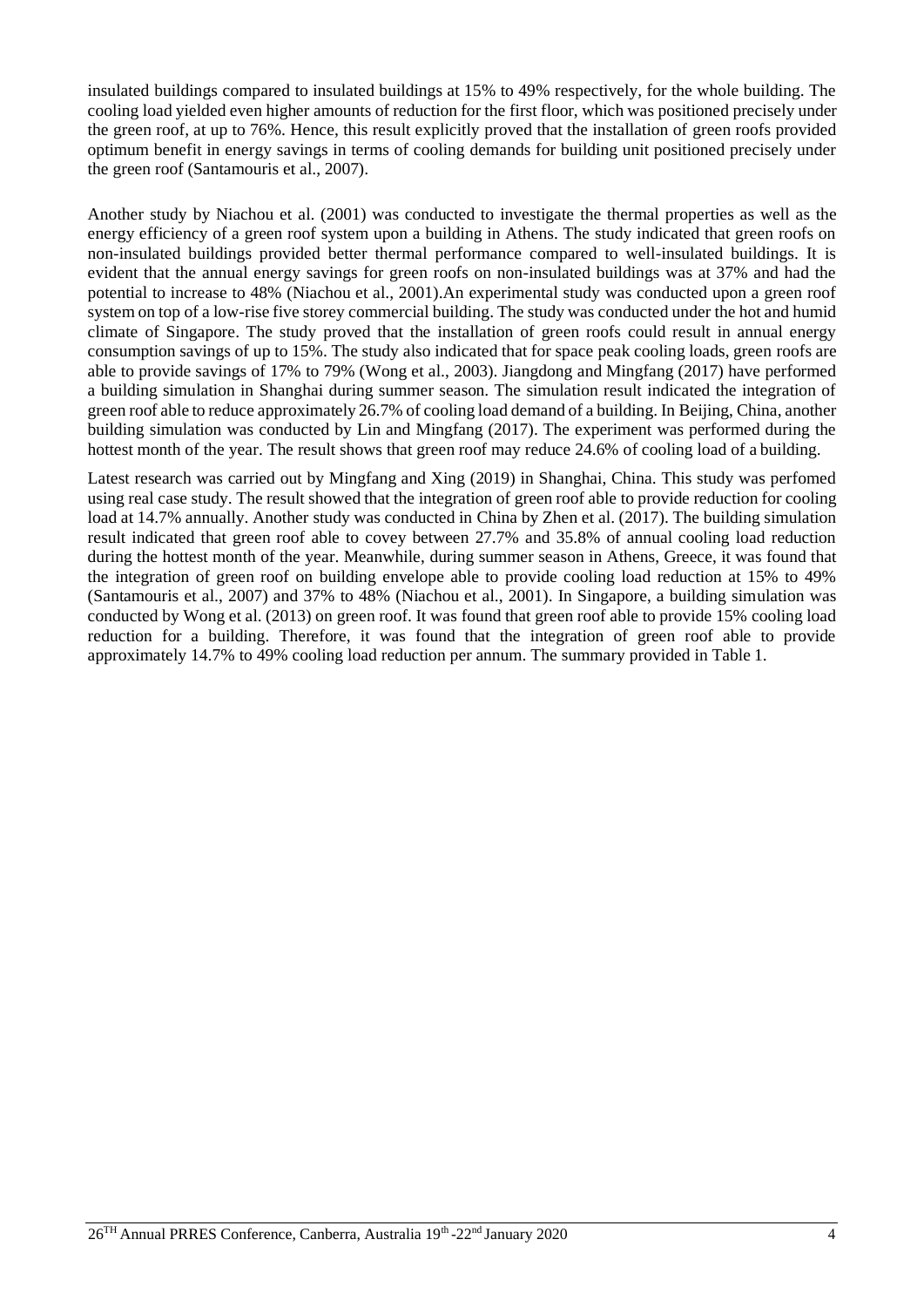| Annual energy saving $(\% )$    |                                        | <b>Location</b> | <b>Authors</b>                |
|---------------------------------|----------------------------------------|-----------------|-------------------------------|
| <b>Type of energy</b><br>saving | <b>Percentages of</b><br>energy saving |                 |                               |
| Cooling load                    | 23                                     | Tehran          | Ebadati and Ehyaei (2018)     |
| Cooling load                    | 26.7                                   | Shanghai, China | Jiangdong and Mingfang (2017) |
| Cooling load                    | $15 - 49$                              | Athens, Greece  | Santamouris et al. (2007)     |
| Cooling load                    | $37 - 48$                              | Athens, Greece  | Niachou et al. (2001)         |
| Cooling load                    | 15                                     | Singapore       | Wong et al. (2003)            |
| Cooling load                    | 24.6                                   | Beijing, China  | Lin and Mingfang $(2017)$     |
| Cooling load                    | 14.7                                   | Shanghai, China | Mingfang and Xing (2019)      |
| Cooling load                    | $27.7 - 35.8$                          | Suzhou, China   | Zhen et al. $(2017)$          |

Table 1: Summary of annual energy saving by green roof

## **4. GREEN ROOF MAINTENANCE**

Green roofs require maintenance, and, above all, irrigation. Indeed, the most important principle of functioning is the evapotranspiration of the water, which induces the evaporative cooling, that dissipates the sensible load connected to the solar radiation by means of a latent heat transfer. This phenomenon implies cooling energy savings. However, Muhammad et al. (2018) has highlighted that research on green roof maintenance is very limited. There are several studies that have been highlighted the expenditure issue related to green roof

maintenance. Recently, Xi et al. (2019) has conducted a survey among professional bodies including building industries, research centers, universities, and public in urban area in China. The survey was conducted for the purpose to identify the root hindering green roof implementation in urban China. The surveys has listed 27 lists of potential barriers in implementing green roof. The outcome shows that the first ranked main barrier is high maintenance cost. The study confirms that the integration of green roof will increase the maintenance cost which includes the gardener cost, continuously changing plants, pesticides, water usage, facilitycleaning and repair.

Meanwhile, a survey on green roof maintenance was conducted by Zulhabri et al. (2012) in Klang Valley, Malaysia. The survey was conducted among 30 maintenance managers of green roof of stratified residential building in the city of Kuala Lumpur. The result has reported that 86% respondents agreed that green roof implementation are complicated when it comes to maintenance expenditure. The study has highlighted three major issues mostly occurred during maintenance process of green roof including leaking, plant loss, and inadequate drainage. Leaking is considered as a major problem that occur in maintaining green roof. Zulhabri et al. (2012) has ranked the maintenance criteria for green roof practice in Malaysia. The result showed that drainage, water proofing, and irrigation are the most important maintenance criteria for green roof.

Ines et al. (2018) has proved that according to the green roof financial analysis, the maintenance cost of green roof will provide negative Net Present Value (NPV). The study shows that type of green roof is the key parameter. Intensive green roof was found to have better capital recoveries than extensive type of green roof. Moreover, the study shows that flat roof have lower maintenance and replacement cost compared to slope roof. According to Muhammad et al. (2018), green roof require a proper maintenance during the different time interval. It need a regular irrigation and fertilization to achieve optimum benefits from the green roof. Vivian et al. (2016) has conducted a survey in Hong Kong among professional including architects, engineers, surveyors, landscape architects, property management staff, contractors, environmental protection officer, and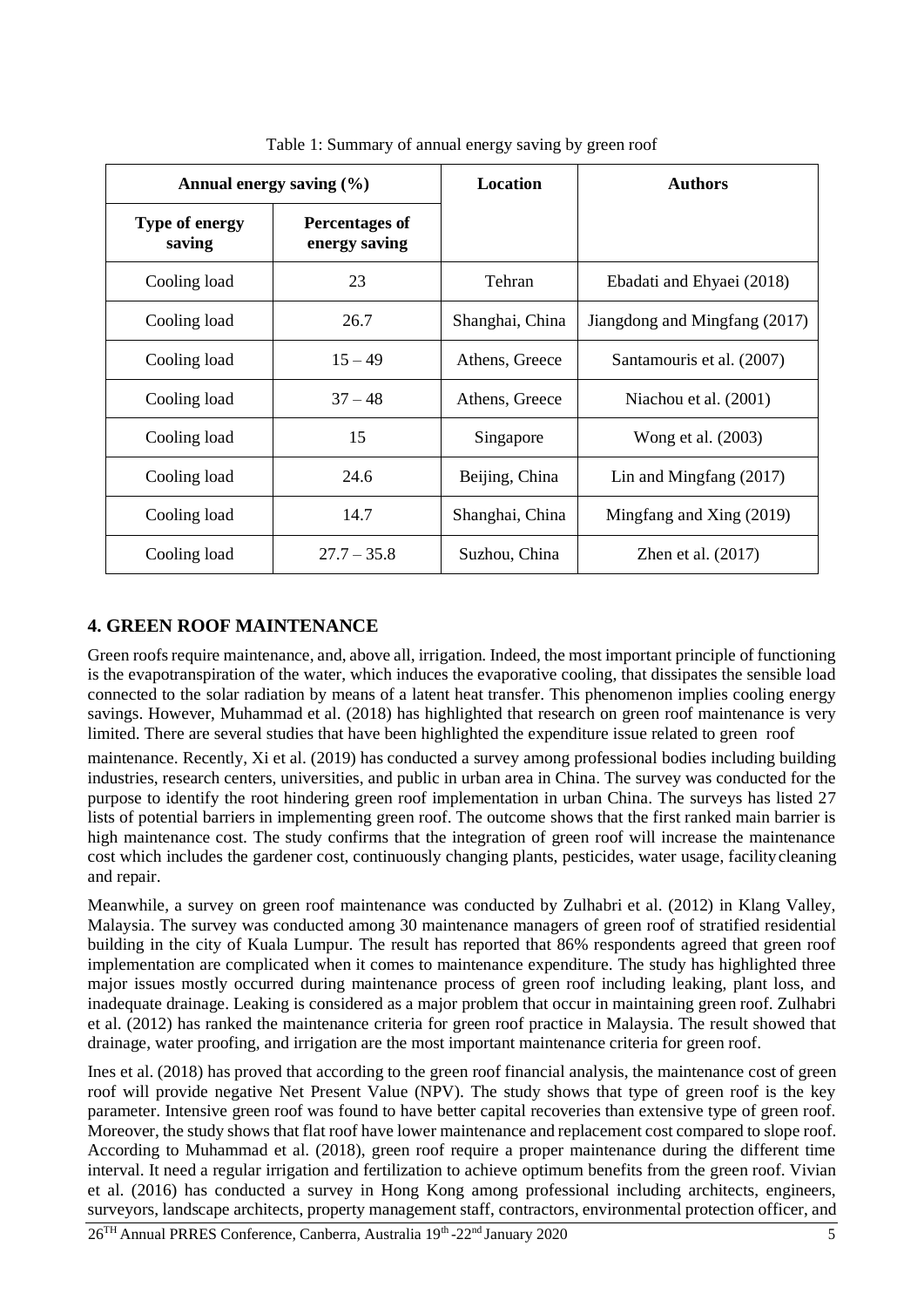academician. The survey was conducted to determine the cost effectiveness of green roof system. The survey indicated that maintenance cost are the major considerations in most green roof application. It was also stated that maintenance issues regarding green buildings are leakage and irrigation. The study revealed that some of the respondents of the study are not willing to pay high maintenance cost for green roof.

## **5. METHODOLOGY**

This study investigates the actual energy saving performance and maintenance expenditure of a green roof in use. Therefore, the study can be classified as a case study research. Case study approach allows an in depth investigation of contemporary phenomena over which the researcher has little or no control (Yin, 2009; Saunders et al., 2009).The case study is located in the major city of Johor Bahru in Malaysia. The case study which was investigated in the study is stratified residential building located in the city of Johor Bahru known as Strait View 18 Apartment. This apartment has 17 floors and total unit of 47. This apartment is not certified by any green accreditation body as the accreditation is a voluntary process. However, the apartment is integrated with extensive green roof on the top flat roof area which covers more than 50% of the rooftop area. According to Green Building Index (GBI) guideline, to be certified as a green roof, it must be covered at least 50% of the total roof area. Figure 1 is a green roof view for the case study.

## **Data Collection and data analysis**

The longitudinal data for the past building energy usage were collected from the electricity provider known as *Tenaga Nasional Berhad (TNB)* located in Jalan Yahya Awal, Johor Bahru. The data of electrical usage of each unit were collected in year 2019 for the past four consecutive monthsfrom January until April as tabulated in Table 2. The data were collected from all units positioned precisely under the green roof which is at  $16<sup>th</sup>$ floor and units located at the lower floors which is at third floor. This is in order to calculate the amount of energy saving convey by green roof through comparing the amount of electrical usage between the top floor and lower floor. This theory has been proved by Santamouris et al. (2007). According to him, the installation of green roof provided optimum benefit in energy savings in terms of cooling demands for building unit positioned precisely under the green roof. The actual data were provided in Kilowatt per month (kWh/month). Henceforth, to convert the amount of energy usage (kWh) into monetary value, the amount of energy in kilowatt unit is multiplied with the current electricity tariff of residential as imposed by Malaysia electricity provider. Building tariff rate as being tabulated in Table 3.

Electrical monetary saving (MYR)  $=$  (Average upper floor unit energy usage x tariff) – (Average lower floor unit energy usage x tariff)

Meanwhile, the data on maintenance expenditures were collected from the building manager using informal interview session. The data contain information about the actual cost that involves in maintaining green roof. The data were collected in year 2019 for the past four consecutive months from January until April. These data were analyzed using cost benefit analysis. Arrow et al. (1996) explained that cost benefits analysis has been widely recognized as a useful framework for the purpose of assessing the positive and negative aspect of prospective action and policies and also making the economic implication alternatives an explicit part of decision making process.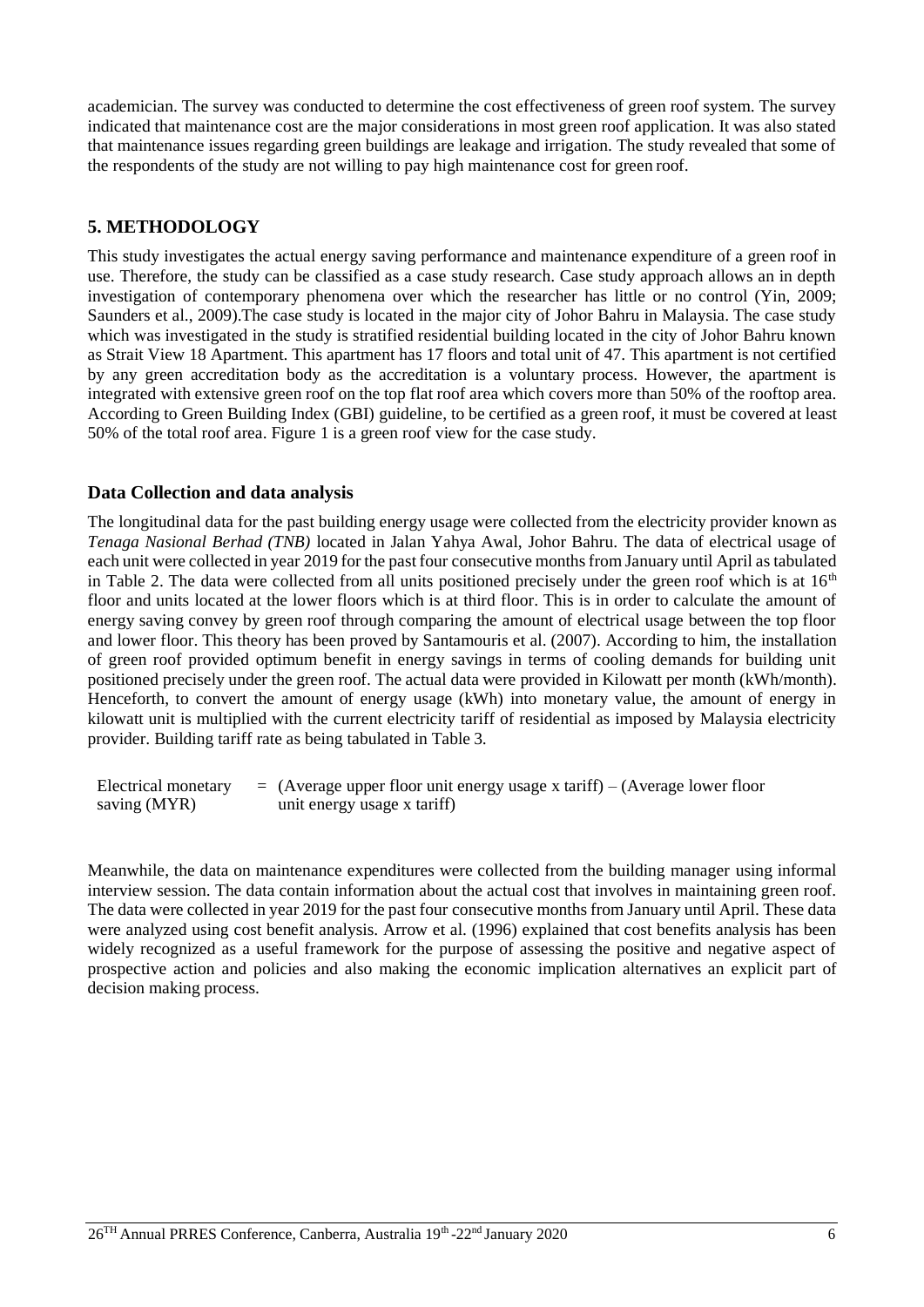

Figure 1: Green roof view of case study

| <b>Unit Number</b> | Electricity usage per month (kWh) |                      |            |            |
|--------------------|-----------------------------------|----------------------|------------|------------|
|                    | <b>January 2019</b>               | <b>February 2019</b> | March 2019 | April 2019 |
| $01-16A$           | 1931                              | 1774                 | 2254       | 2103       |
| $02-16B$           | 1511                              | 1689                 | 1399       | 1592       |
| $03-16A$           | 1881                              | 1543                 | 1751       | 1406       |
| $04 - 16B$         | 1874                              | 2075                 | 2374       | 2232       |
| $01-3A$            | 3257                              | 3158                 | 2603       | 2972       |
| $02-3B$            | 2987                              | 2434                 | 3268       | 3125       |
| $03-3A$            | 3109                              | 3252                 | 3084       | 2983       |
| $04-3B$            | 2584                              | 3019                 | 3305       | 2619       |

Table 2: Electricity consumption for upper and lower floor of case study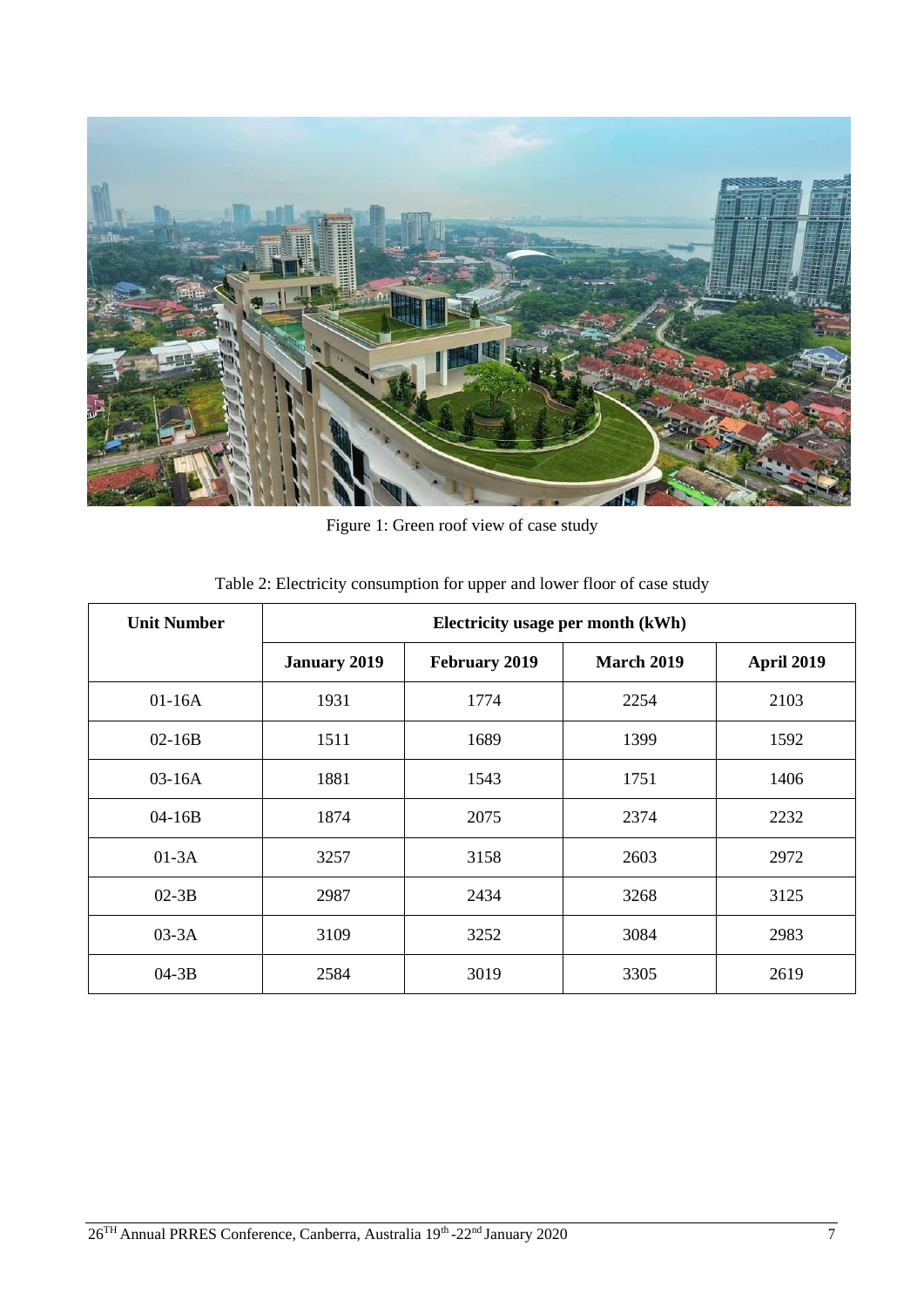| Domestic Tariff (kWh/month)                   | Rates (RM/Watt) |  |
|-----------------------------------------------|-----------------|--|
| <b>First 200 kWh</b> $(1 - 200$ kWh $)$       | 0.218           |  |
| <b>Next 100 kWh</b> $(201 - 300 \text{ kWh})$ | 0.334           |  |
| <b>Next 300 kWh</b> $(301 - 600 \text{ kWh})$ | 0.516           |  |
| <b>Next 600 kWh</b> $(601 - 900$ kWh)         | 0.546           |  |
| Next 900 kWh (901 kWh onwards)                | 0.571           |  |

|  |  |  | Table 3: Malaysia electricity tariff for residential |  |  |
|--|--|--|------------------------------------------------------|--|--|
|--|--|--|------------------------------------------------------|--|--|

Source: Tenaga Nasional Berhad (2019)

## **6. FINDINGS AND DISCUSSIONS**

### **Energy saving by green roof**

The findings show apparent differences between average electricity consumption between units that positioned precisely below green roof area and units at the lower area. The finding shows units that position right below rooftop area which is at 16<sup>th</sup> floor have less energy consumption compared to units at lower level which is at third floor (refer figure 2). It was found that the average electricity consumption for upper unit is between 1770 to 1945 kWh per month. Meanwhile, the lower unit which position far from the green roof area have higher average energy consumption between 2925 to 3065 kWh per month. Lower unit is consider having less effect of cooling convey by green roof compared to units that place under the green roof area. This finding aligned with Santamouris et al. (2007). Within the context of this study, the finding has empirically proved that the integration of green roof able to provide energy saving at approximately around 37% to 40%. February 2019 recorded the highest monetary saving in electrical consumption is at MYR658 per month. Meanwhile, April 2019 recorded the least monetary energy saving contributes by green roof at MYR 573. This specified that building integrated with green roof provides extra benefits to the upper unit residents by providing around MYR 573 to MYR 658 saving in monthly electricity compared to unit that positioned at the lower floor (refer Table 4). This findings contributes significantly in the valuation facet of green building especially in Malaysia.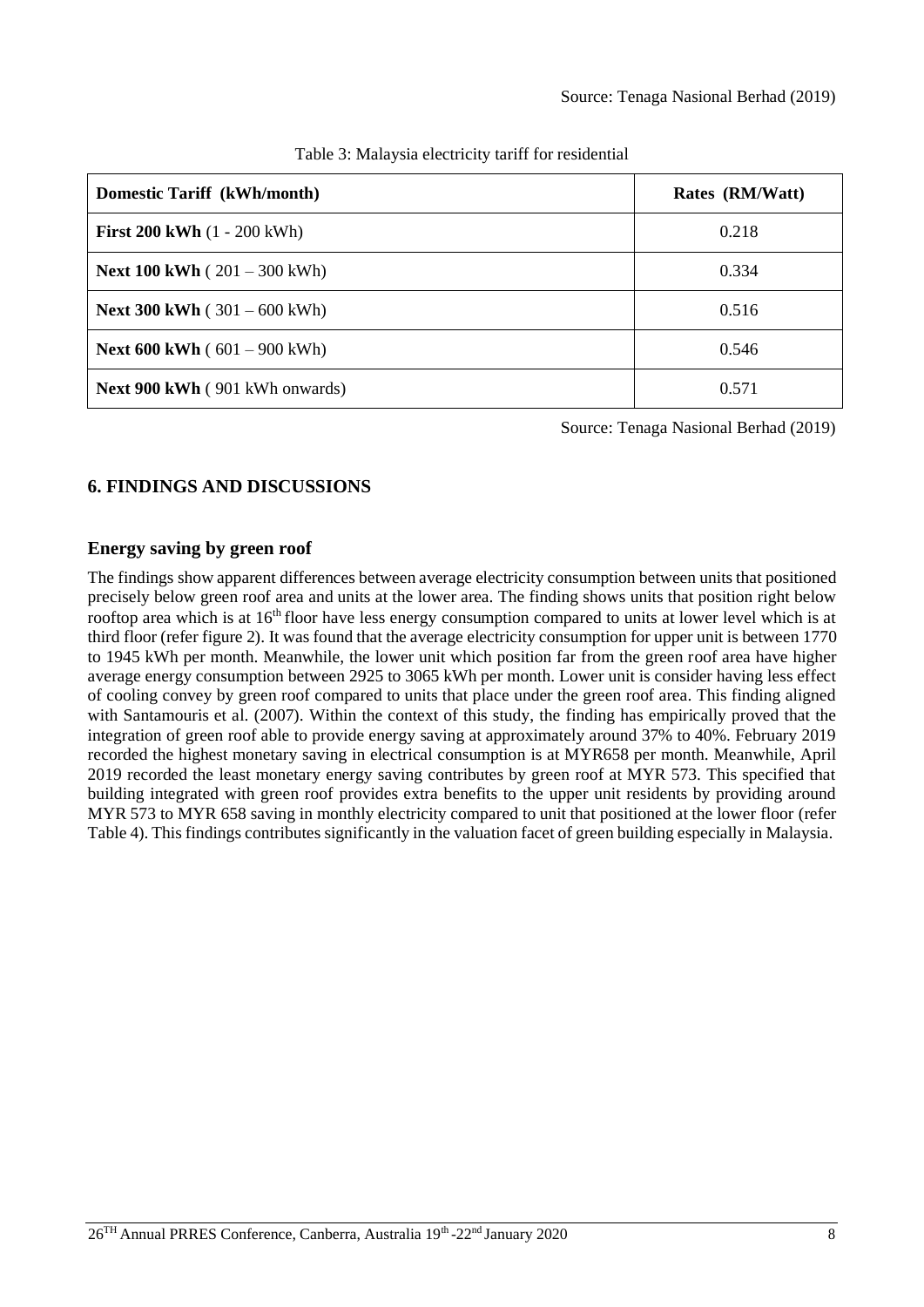

Figure 2: Monthly energy consumption for upper unit ( $16<sup>th</sup>$  floor) and lower units ( $3<sup>rd</sup>$  floor)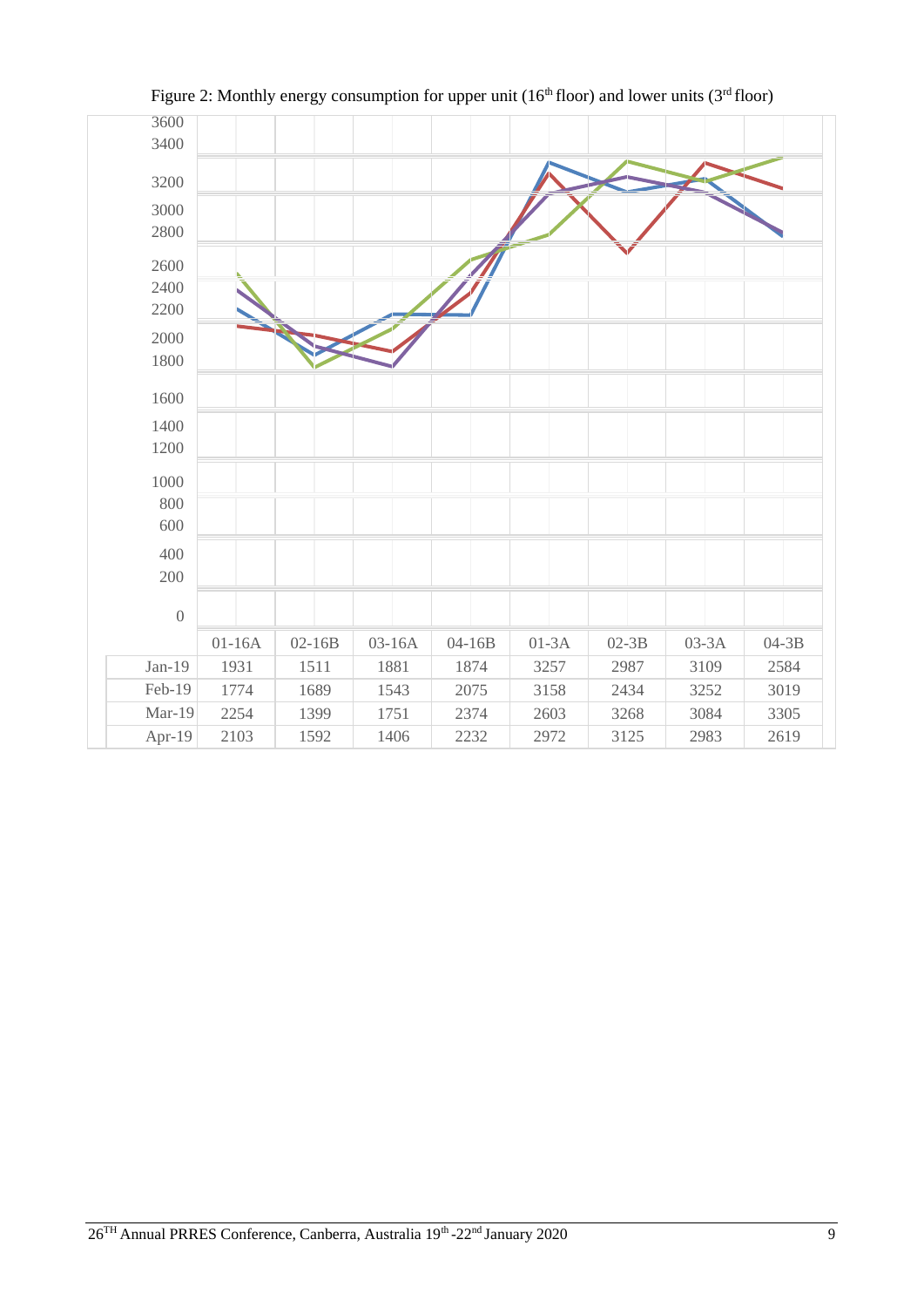| <b>Unit Number</b>                                                | Actual electrical usage per month (kWh) |                  |                      |                   |
|-------------------------------------------------------------------|-----------------------------------------|------------------|----------------------|-------------------|
|                                                                   | <b>January 2019</b>                     | February<br>2019 | <b>March</b><br>2019 | <b>April 2019</b> |
| Upper unit - 16th floor (precisely below green roof area)         |                                         |                  |                      |                   |
| $01-16A$                                                          | 1931                                    | 1774             | 2254                 | 2103              |
| $02-16B$                                                          | 1511                                    | 1689             | 1399                 | 1592              |
| 03-16A                                                            | 1881                                    | 1543             | 1751                 | 1406              |
| 04-16B                                                            | 1874                                    | 2075             | 2374                 | 2232              |
| Average usage per month (kWh) (A)                                 | 1799                                    | 1770             | 1945                 | 1833              |
| Lower unit -3rd floor                                             |                                         |                  |                      |                   |
|                                                                   |                                         |                  |                      |                   |
| $01-3A$                                                           | 3257                                    | 3158             | 2603                 | 2972              |
| $02-3B$                                                           | 2987                                    | 2434             | 3268                 | 3125              |
| $03-3A$                                                           | 3109                                    | 3252             | 3084                 | 2983              |
| $04-3B$                                                           | 2584                                    | 3019             | 3305                 | 2619              |
| Average<br>usage per<br>month (kWh)<br>(B)                        | 2984                                    | 2966             | 3065                 | 2925              |
| Total<br>electrical<br>saving (kWh)<br>$(B-A)$                    | 1185                                    | 1196             | 1121                 | 1092              |
| Monetary<br>saving in<br>electrical<br>usage per                  | 613                                     | 658              | 629                  | 573               |
| month (MYR)<br>Percentage of<br>energy saving<br>per month<br>(%) | 40%                                     | 40%              | 37%                  | 37%               |
| MYR - Malaysia Ringgit                                            |                                         |                  |                      |                   |

Table 4: Monetary electricity saving by green roof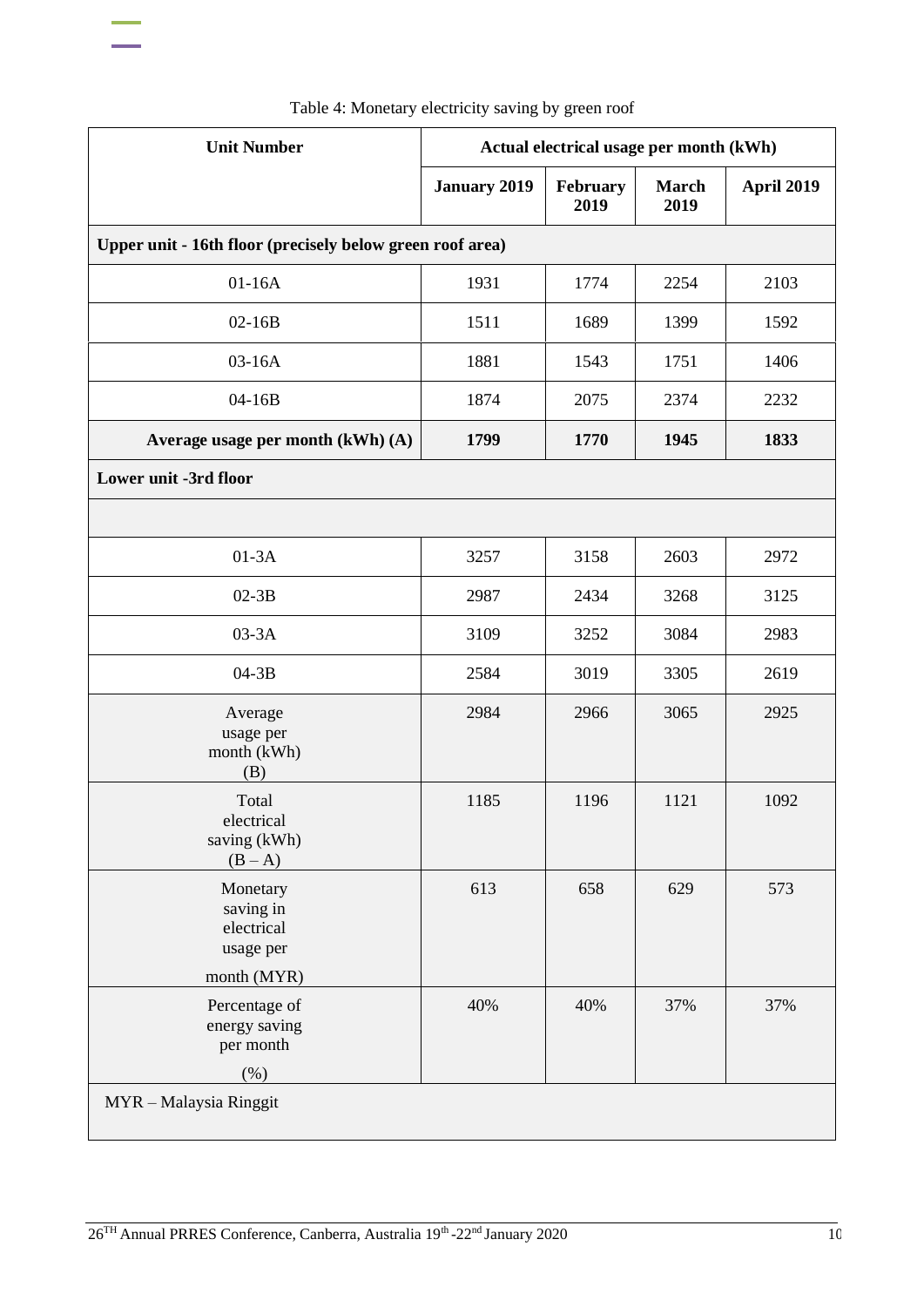### **Maintenance expenditure of green roof**

The findings showed there are five attributes related to maintenance expenditures of green roof. These including labour, pest and disease control, plant and vegetation, water irrigation, and fertilizer. The monthly cost for the maintenance of green roof at MYR950. According to the interview session, labour constitutes the highest cost in maintaining green roof. It contributes to 74% of the total cost of maintenance. The second highest cost is water irrigation cost at MYR100 per month which contributes to 11% of the total cost of maintenance. Meanwhile, pest and disease control, plant and vegetation, and fertilizer contribute to 15% of the total cost of maintenance.

| Maintenance expenditure attributes           | Actual maintenance cost for green roof (MYR) |                         |                      |                   |
|----------------------------------------------|----------------------------------------------|-------------------------|----------------------|-------------------|
|                                              | <b>January</b><br>2019                       | <b>February</b><br>2019 | <b>March</b><br>2019 | <b>April 2019</b> |
| Labour                                       | 700                                          | 700                     | 700                  | 700               |
| Water irigation                              | 100                                          | 100                     | 100                  | 100               |
| Pest and disease control                     | 50                                           | 50                      | 50                   | 50                |
| Fertilizer                                   | 50                                           | 50                      | 50                   | 50                |
| Plant and vegetation                         | 50                                           | 50                      | 50                   | 50                |
| Total maintenance cost per month (MYR/month) | 950                                          | 950                     | 950                  | 950               |

|  |  |  |  | Table 5.0: Green roof maintenance expenditures |
|--|--|--|--|------------------------------------------------|
|--|--|--|--|------------------------------------------------|

#### **Cost benefit of green roof**

This study has revealed maintenance cost has outweigh energy saving benefits conveys by green roof. This finding is supported by studies conducted by Xi et al. (2019) and Zulhabri et al. (2012). Furthermore, this study provides the actual surfeit of maintenance cost. The analysis showed maintenance cost is around 31% to 40% higher than the energy saving provided by green roof. This is equal to MYR 292 to MYR 377 per month. Figure 3.0 displays the highest energy saving in February 2019 at MYR 658 unable to compensate the maintenance cost of green roof at MYR 950. The average ratio of cost benefits between maintenance and energy saving is 1.5:1 (refer table 5). This ratio describes the maintenance cost is 1.5 higher than the energy saving provided by green roof. This indicated that the benefits of energy saving alone is unable to compensate the maintenance cost of green roof. However, there are numerous of other green roof benefits that is quantifiable into monetary value as such storm water reduction, noise reduction, and property value increment.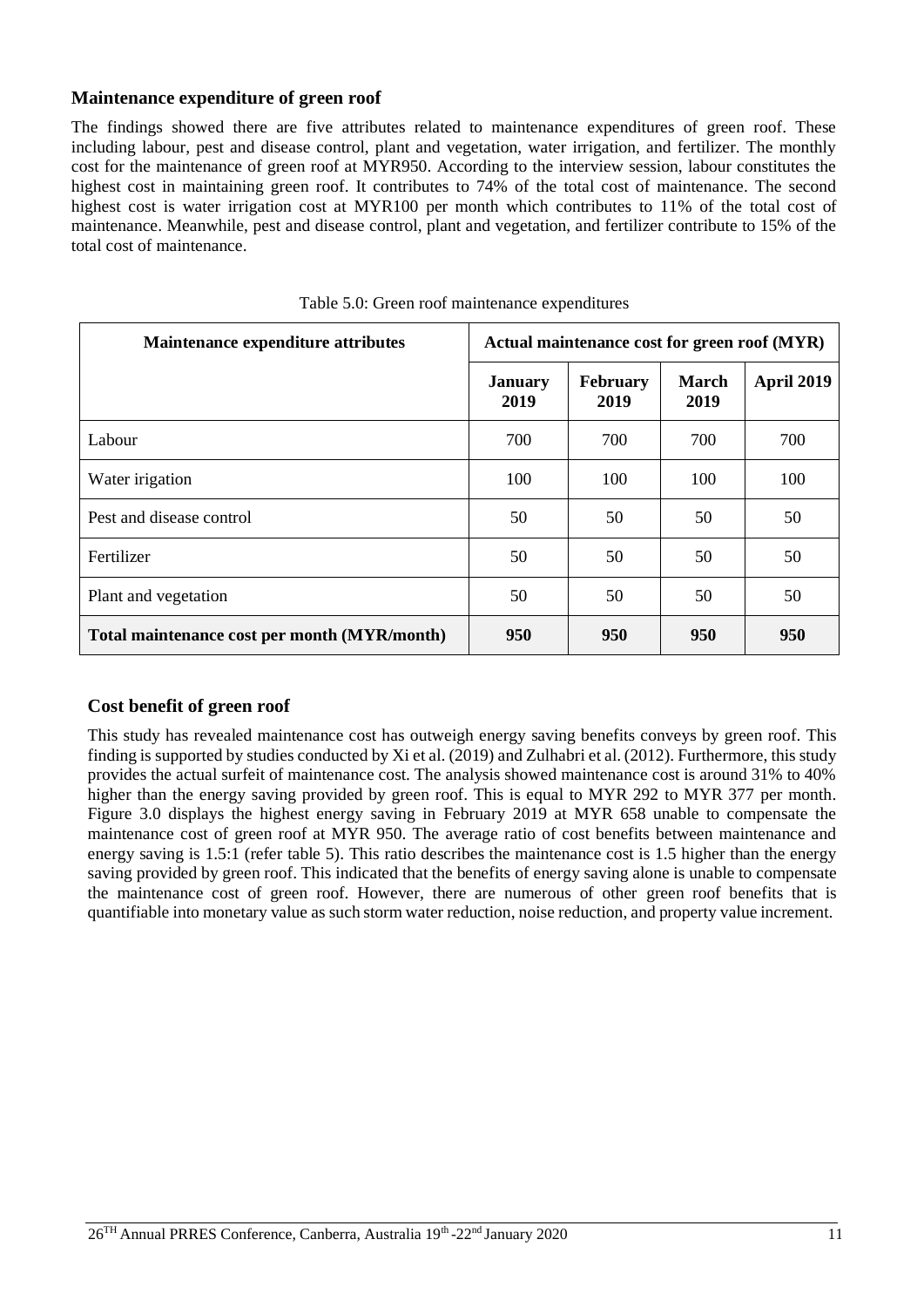

#### Figure 3.0: Maintenance cost and energy saving

Table 5.0: Green roof cost benefits analysis

| <b>Attributes</b>                 | <b>January 2019</b> | <b>February 2019</b> | March 2019 | <b>April 2019</b> |
|-----------------------------------|---------------------|----------------------|------------|-------------------|
| Maintenance cost (MYR)            | 950                 | 950                  | 950        | 950               |
| Energy saving (MYR)               | 613                 | 658                  | 629        | 573               |
| Excess in maintenance cost (MYR)  | 337                 | 292                  | 321        | 377               |
| Excess in maintenance cost $(\%)$ | 35%                 | 31%                  | 34%        | 40%               |
| Cost benefit ratio                | 1.5:1               | 1.4:1                | 1.5:1      | 1.6:1             |

## **7. CONCLUSIONS**

Briefly, the implementation of green roof provides numerous benefits primarily on energy saving. This study has proved that the integration of green roof is highly effective for units positioned exactly below green roof area rather than lower floor unit. This study has supported the findings of other studied which have proved that the maintenance cost of green roof is relatively high when compared to energy saving benefit. However, there are numerous of other green roof benefits that is quantifiable into monetary value as such storm water reduction, noise reduction, and property value increment. Therefore, addressing the limitation within the scope of this study, future study should include these benefits in conducting cost benefit of green roof. The inclusion of other green roof benefits may outweigh the maintenance cost of green roof. This study contributes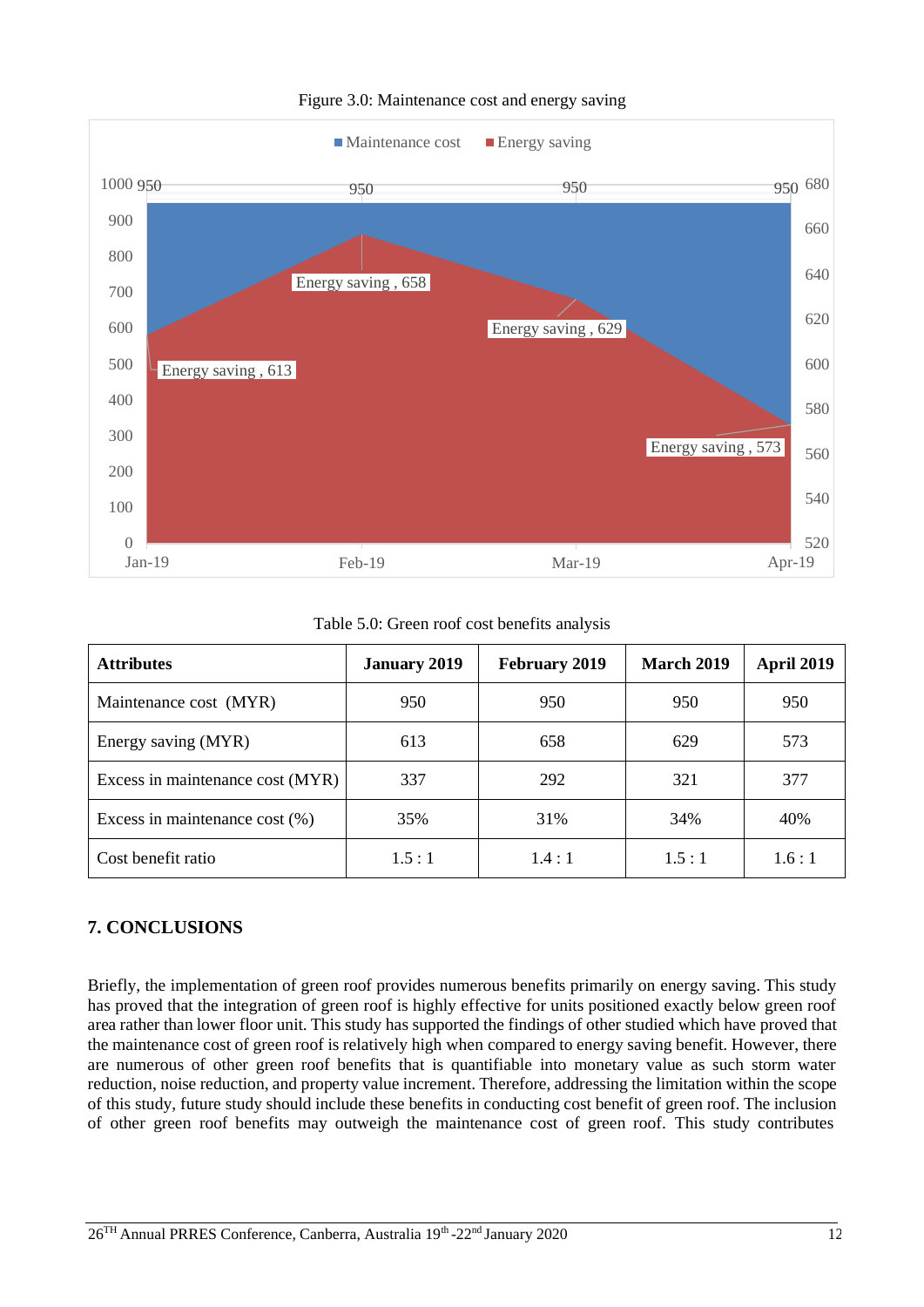significantly in the valuation facet of green building especially in Malaysia and also provide parameter to assist stakeholder to make decision to invest in green roof.

#### **ACKNOWLEDGEMENT**

The authors would like to acknowledge the financial assistance from Fundamental Research Grant Scheme (FRGS) under project vot 4B411 and Universiti Teknologi Malaysia for budget approval.

#### **REFERENCES**

Arrow, K., Cropper, M., Eads, G., Hahn, R., Lave, L., Portney, P., Russell, M.,Scmalensee, N., R., Smith, V., Stavins, R. (1996). Is There a Role for Cost benefit analysis in Environmental, Health, and Safety Regulation? Science 272, 221-222.

Building Sector Energy Efficiency Project (BSEEP) (2017). Building Energy Efficiency Technical Guideline for Active Design. BSEEP, Malaysia.

Changnon S A, Kunkel K E, Reinke B C, (1996). Impacts and responses to the 1995 heat wave: A call to action. Bulletin of the American Meteorological Society, 77: 1497–1505.

Chen, C. F. (2013). Performance evaluation and development strategies for green roofs in Taiwan: A review. Ecological Engineering, 52, 61-68.

Energy Commission (2017). Malaysia Energy Statistics Handbook. Suruhanjaya Tenaga (Energy Commission). Malaysia. ISSN No.: 2289-6953

Hung T, Uchihama D, Ochi S, Yasuoka Y (2006). Assessment with satellite data of the urban heat island effects in Asian mega cities. International Journal of Applied Earth Observation and Geo-Information, 8(1): 34–48.

Ines Teotonio, Cristina Matos Silva, Carlos Oliveira Cruz (2018). Eco-solutions for urban environments regeneration: The economic value of green roofs. Journal of Cleaner Production 199, 121-135.

International Energy Agency (IEA) (2017). Energy Balances of Non-OECD Countries. International Energy Agency (IEA)

Ismail, M. A., Al-Obaidi, K. M., & Sulaiman, R. (2016). Energy efficiency policy for existing typical campus buildings in the University of Malaya. Planning Malaysia, Special Issue 4, 129-144.

Jiangdong Ran and Mingfang Tang (2017). Effect of Green Roofs Combined with Ventilation on Indoor Cooling and Energy Consumption. Energy Procedia 141 (2017) 260–266

Lowe, S.A. (2016). An energy and mortality impact assessment of the urban heat island in the US. Environ. Impact Assess. Rev. 56, pp. 139–144.

M. Ebadati and M. A. Ehyaei (2018) Reduction of energy consumption in residential buildings with green roofs in three different climates of Iran, Advances in Building Energy Research, DOI: 10.1080/17512549.2018.1489894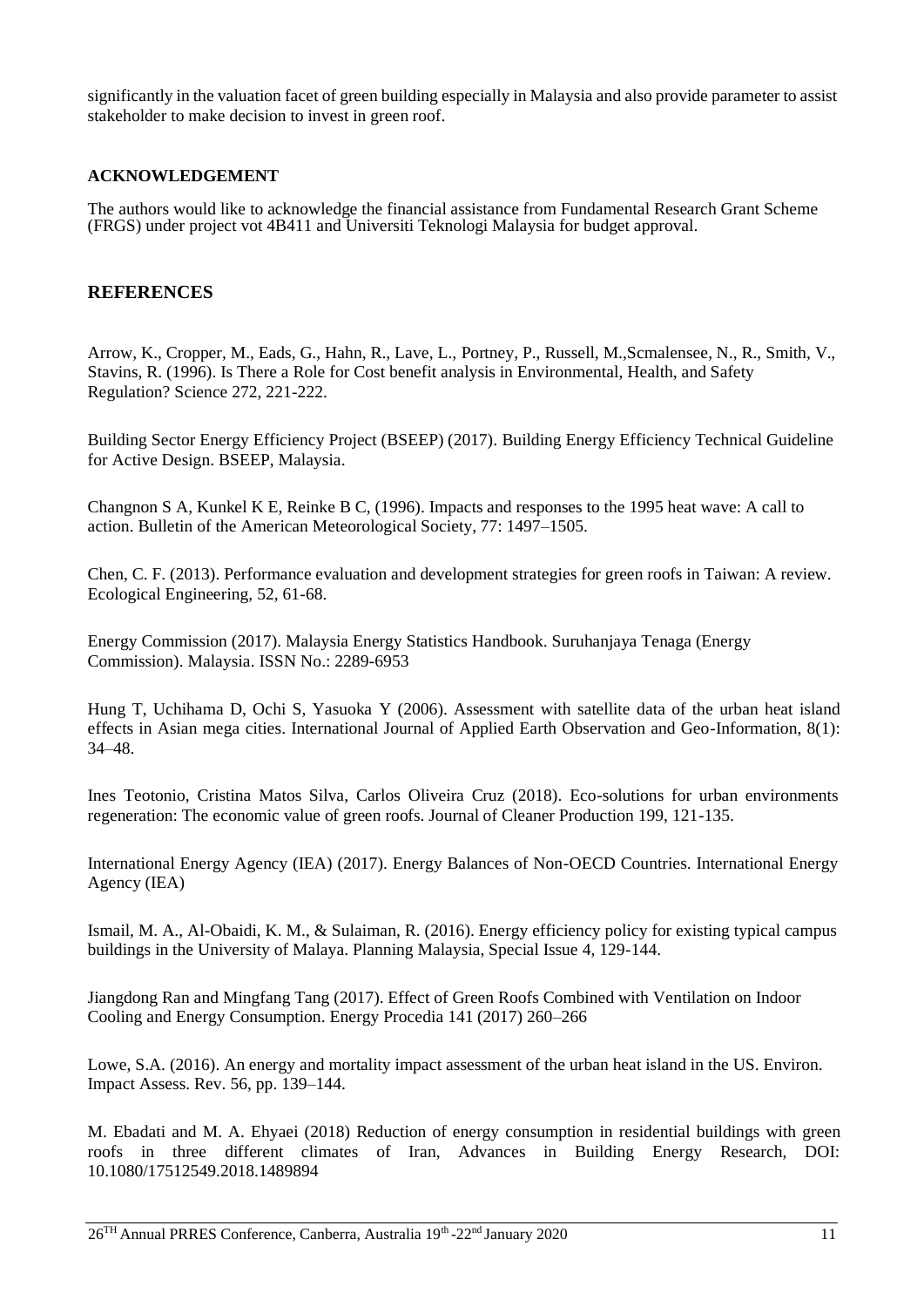Malaysia Metrological Department (2019). [http://www.met.gov.my/home.](http://www.met.gov.my/home)

Mingfang Tang, Xing Zheng (2019). Experimental study of the thermal performance of an extensive green roof on sunny summer days. Applied Energy 242 (2019) 1010–1021.

Muhammad Shafique, Reeho Kim, Muhammad Rafiq (2018). Green roof benefits, opportunities and challenges – A review. Renewable and Sustainable Energy Reviews, Volume 90, July 2018, Pages 757-773

Niachou, A., Papakonstantinou, K., Santamouris, A., Tsangrassoulis, A., Mihalakakou, G. (2001). Analysis of the Green Roof Thermal Properties and Investigation of Its Energy Performance. Energy and Buildings. 33, 719-729.

Peng, S., Piao, S., Ciais, P., Friedlingstein, P., Ottle, C., Breon, F.-M., Nan, H., Zhou, L., Myneni, R.B., (2012). Surface urban heat island across 419 global big cities. Environ. Sci. Technol. 46, 696–703.

Rizwan Ahmed Memon, dennis Y.C. Leung , liu Chunho (2018). A review on the generation, determination and mitigation of Urban Heat Island. Journal of Environmental Sciences 20(2008) 120–128.

Rosenfeld A H, Akbari H, Romm J J, 1998. Cool communities: Strategies for heat island mitigation and smog reduction. Energy and Buildings, 28: 51–62.

Sadineni, S., Madala, S., & Boehm, R. F. (2011). Passive Building energy savings: A review of building envelope components. Renewable and Sustainable Energy Reviews, 15(8), 3617-3631.

Santamouris, M. (2014). Cooling the cities - A Review of Reflective and Green Roof Mitigation Technologies to Fight Heat Island and Improved Comfort in Urban Environments. Solar Energy. 103, 628- 703.

Santamouris, M., Pavlou, C., Doukas, P., Mihalakakou, G., Synnefa, A., Hatzibiros, A., Patargias, P. (2007). Investigating and Analysing the Energy and Environmental Performance of an Experimental Green Roof System Installed in a Nursery School Building in Athens, Greece. Energy. 32, 1781-1788.

Saunders, M., Lewis, P. & Thornhill, A. (2009) Research methods for business students, 5th ed., Harlow, Pearson Education.

Vardoulakis, E., Karamanis, D., Fotiadi, A. and Mihalakakou, G. (2013) The Urban heat island effect in a small Mediterranean city of high summer temperatures and energy demands. Solar Energy, 94, 128-144

Vivian W. Y. Tam, Jiayuan Wang, Khoa N. Le (2016). Thermal insulation and cost effectiveness of greenroof systems: An empirical study in Hong Kong. Building and Environment, Volume 110, December 2016, Pages 46-54

Wong, N.H., Cheong, D.K.W., Yan, H., Soh, J., Ong, C.L., Sia, A. (2003). The Effect of Rooftop Garden on Energy Consumption of a Commercial Building in Singapore. Energy Built. 35, 353-364.

Xi Chen, Chenyang Shuai, Zhenhao Chen, Yu Zhang (2019). What are the root causes hindering the implementation of green roofs in urban China?. Science of The Total Environment, Volume 654, 1 March 2019, Pages 742-750